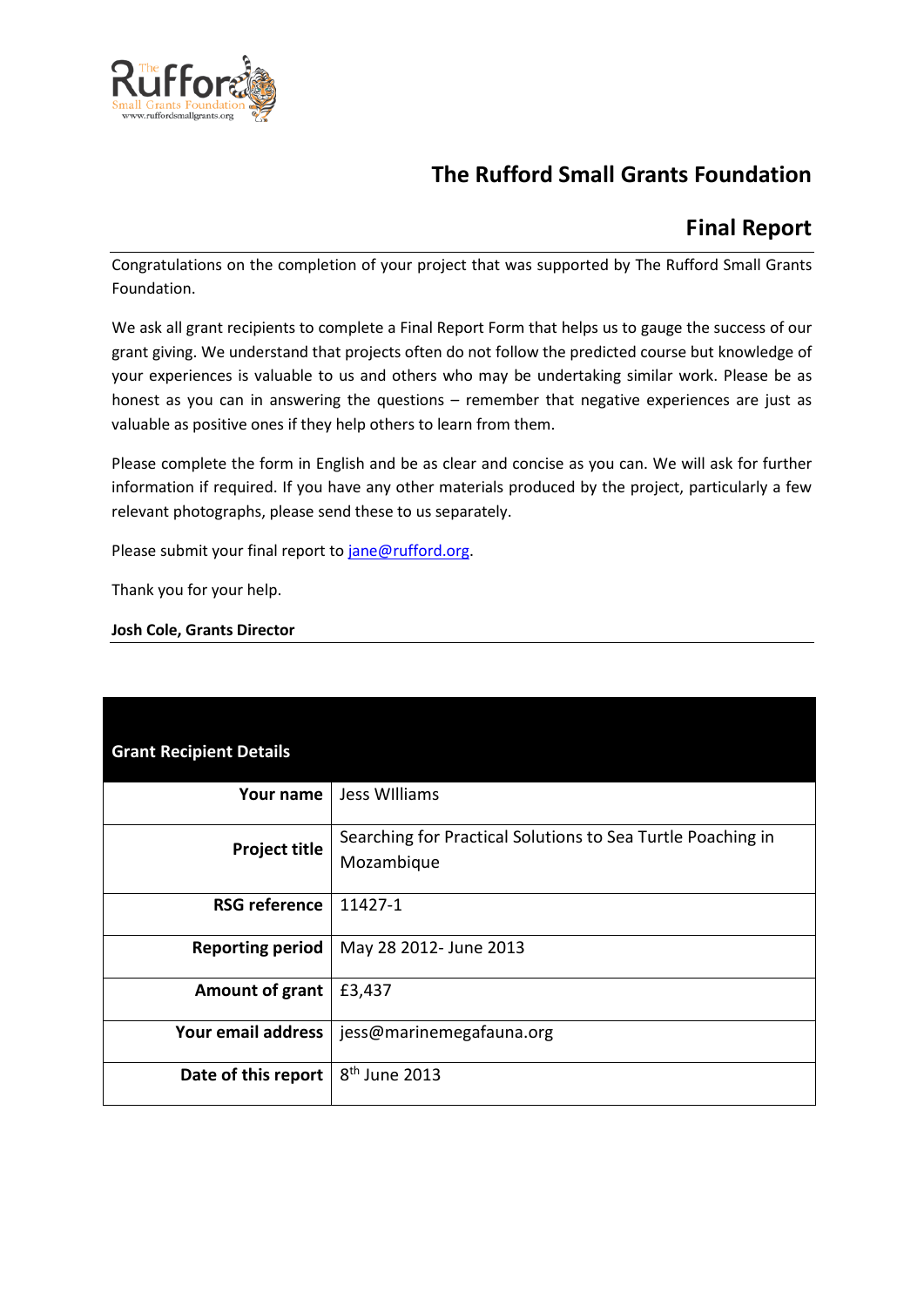

**1. Please indicate the level of achievement of the project's original objectives and include any relevant comments on factors affecting this.** 

| <b>Objective</b>                                                                                                                        | achieved<br>Not | achieved<br>Partially | Fully<br>achieved | <b>Comments</b>                                                                                                                                                                                                                                                                                                                                                                                                                                                                                                                                                                     |
|-----------------------------------------------------------------------------------------------------------------------------------------|-----------------|-----------------------|-------------------|-------------------------------------------------------------------------------------------------------------------------------------------------------------------------------------------------------------------------------------------------------------------------------------------------------------------------------------------------------------------------------------------------------------------------------------------------------------------------------------------------------------------------------------------------------------------------------------|
| Amass a comprehensive<br>dataset on the frequency<br>оf<br>poaching<br>events<br>(based on sea turtle<br>carapaces).                    |                 |                       |                   | Preliminary results of this data analysis are<br>intended to be presented in an oral presentation<br>at WIOMSA 8 scientific symposium, Maputo,<br>Mozambique (Oct 28 <sup>th</sup> -2 <sup>nd</sup> Nov).<br>Upon completion of analysis this content is<br>intended to be prepared as a manuscript for<br>publication in a scientific journal and will be the<br>first source of its kind acknowledging sea turtle<br>poaching and quantities in Mozambique.<br>However data collection will remain ongoing.<br>Dataset has been compiled and analysis<br>will commence July 2013. |
| Identify<br>of<br>'hotspots'<br>poaching activity.                                                                                      |                 |                       |                   | Aerial survey in microlight was very effective<br>technique for a rapid assessment of 300 km<br>section of coastline. Temporary and permanent<br>fishing camps were easily identified from the air<br>and poached turtle carapaces (shells) could be<br>visibly detected from the microlight.<br>Achieved through beach based patrols<br>and a trial aerial survey.                                                                                                                                                                                                                 |
| Quantify<br>sizes<br>and<br>species composition of<br>catches<br>evaluate<br>to<br>which species and life-<br>stages are most affected. |                 |                       |                   | Data collection is on going and will continue to<br>be documented until regular patrols and<br>enforcement of poaching activity is achieved in<br>the region.<br>Dataset has been compiled and analysis<br>will commence July 2013.                                                                                                                                                                                                                                                                                                                                                 |
| historical<br>Estimate<br>the<br>and<br>contemporary<br>numbers of nesting sea<br>turtles in the Tofo Beach<br>area.                    |                 |                       |                   | Contemporary sea turtle nesting numbers have<br>been documented.<br>Not enough consistent and long -term<br>records were available to have scientific<br>confidence in the data.                                                                                                                                                                                                                                                                                                                                                                                                    |
| Increase awareness and<br>understanding in turtle<br>poachers regarding sea<br>turtle<br>biology<br>and<br>conservation issues.         |                 |                       |                   | Further work is necessary to increase outreach<br>to a larger portion of the fishing community and<br>engage turtle poachers.<br>This has been achieved through direct<br>delivery of information by interviewer in<br>poaching interviews.                                                                                                                                                                                                                                                                                                                                         |
| Gain insight into the<br>incentives for poaching<br>potential<br>and<br>alternatives.                                                   |                 |                       |                   | Alternative<br>livelihood<br>project<br>has<br>been<br>established by creating sea turtle key rings from<br>recycled soft drink cans and beads. This idea is<br>being explored further and a short feature video<br>is in preliminary preparation stages for filming.                                                                                                                                                                                                                                                                                                               |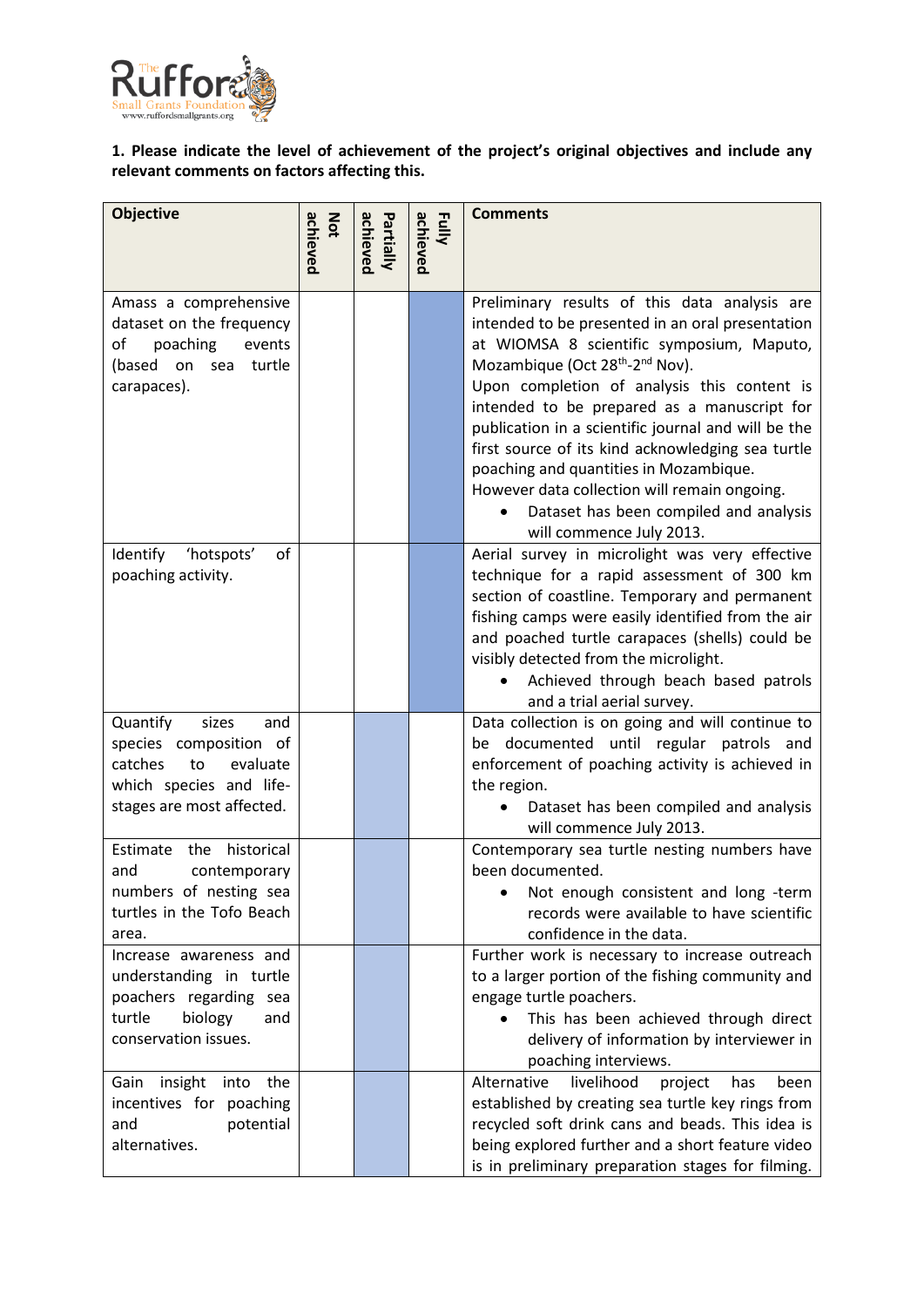

|  |                                       | Refer to my audio blog on this<br>topic                |  |  |  |  |  |
|--|---------------------------------------|--------------------------------------------------------|--|--|--|--|--|
|  |                                       | (http://www.marinemegafauna.org/new-skills-            |  |  |  |  |  |
|  |                                       | for-fishers-in-turtle-key-rings/).                     |  |  |  |  |  |
|  |                                       | insight<br>Gaining<br>into<br>poachers'<br>$\bullet$   |  |  |  |  |  |
|  | motivations and behaviour<br>requires |                                                        |  |  |  |  |  |
|  |                                       | further study and wider geographical                   |  |  |  |  |  |
|  |                                       | scope of fishers across Mozambique                     |  |  |  |  |  |
|  |                                       | Preliminary<br>livelihoods<br>alternative<br>$\bullet$ |  |  |  |  |  |
|  |                                       | projects are being investigated.                       |  |  |  |  |  |

## **2. Please explain any unforeseen difficulties that arose during the project and how these were tackled (if relevant).**

Our original Mozambican conservationist and interviewer is no longer working for Ocean Revolution as of January 2013 and thus in-kind support for interview work of our project was lost. Replacing this team member with someone relevant and was difficult and has taken a number of months to secure. Three different interviewers were trialled over this project, however due to turbulent working conditions and opportunities to earn more money elsewhere, we were unable to maintain a consistent person to conduct this work. To overcome this in the future, we will need to explore the option of hiring a permanent Mozambican staff member to the team rather than relying on casual workers.

Access to fishers has been more difficult that first thought. Most live in remote villages and work from isolated beaches where road access is difficult. Often approaching fishers on beach was not appropriate and follow up visits to their house was necessary. For continuation of this work, a project 4WD vehicle must be available in order to access the fishers in their villages.

Personal safety was a concern and at times in the field, multiple people at all times were needed to patrol for poaching activity (including a male team member, particularly Tofinho) or fulltime Mozambican project member. However this can and will be resolved easily with a fulltime Mozambican member to the project team once funds for their salary can be acquired.

The MTTG Mozambican Marine Turtle Working Group has dissolved and key leaders of this group are no longer advocates for sea turtle conservation or research. This has limited our connectivity with others and a number of hospitality driven projects have lost interest/ motivation to sponsor nesting turtle patrolling staff at their coastal developments.

## **3. Briefly describe the three most important outcomes of your project.**

Aside from the fact that it's the first data collected on this topic and will form the baseline for which we can measure changes against. The information collected is also the foundation of all future research and conservation activities and will be used to base any future works from. Three key discoveries from our turtle poaching interviews are:

- Fishers respond differently to idea of being interview, especially between bairos (villages). Many fishers declare that they know fishing for turtles are illegal but are unsure what punishments are.
- Most have not recently seen or poached nesting turtles. This information confirms our theory of declining nesting populations. The next step will be to work towards an in-water population assessment to see if the foraging populations are reflecting declines.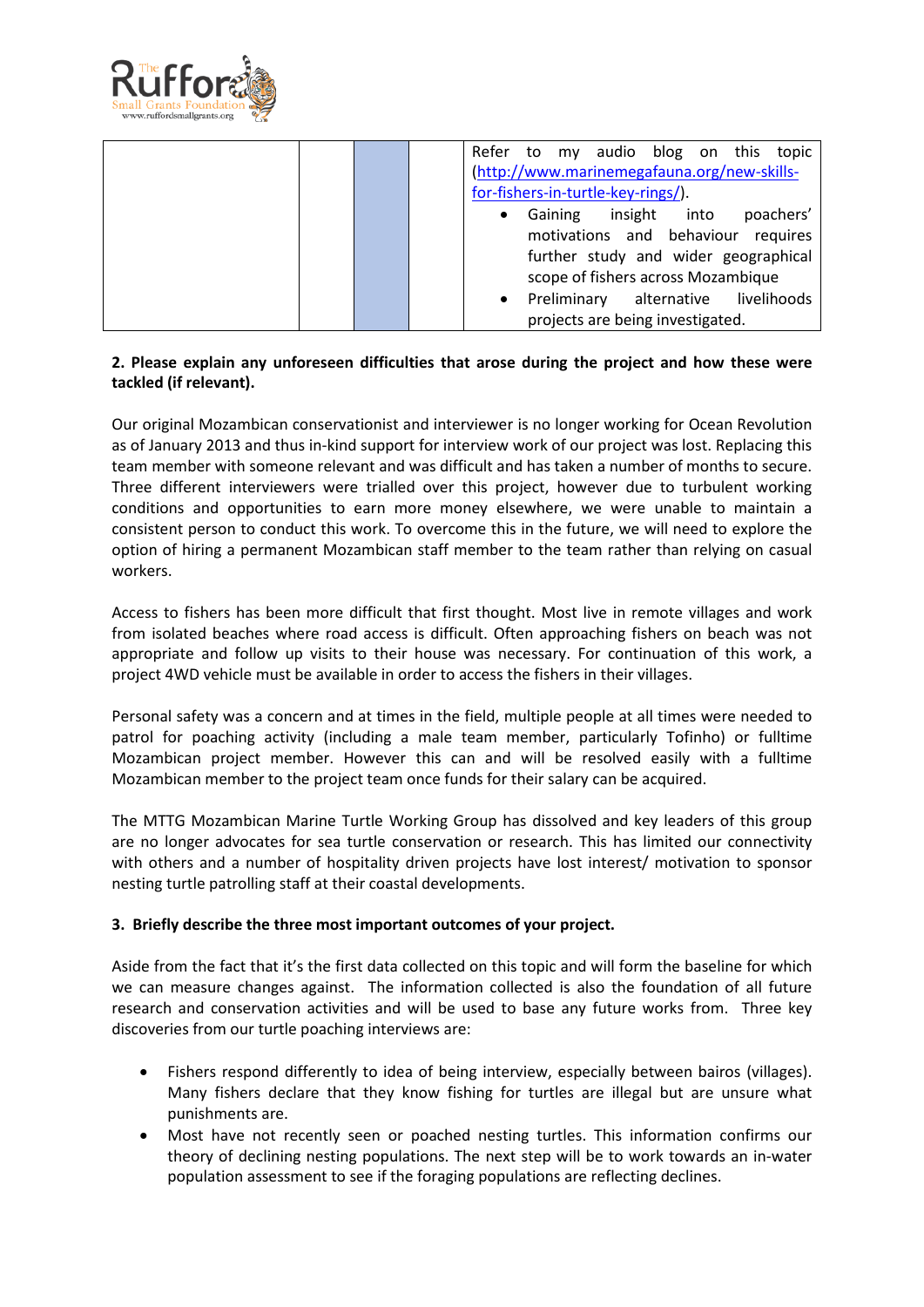

• Many have indicated that they take turtles opportunistically particularly if fishing has been bad. This has been an overall consensus from the interviews completed and highlights the need to further develop alternative livelihood options to help relieve pressures on declining fish stocks and support local families through sustainable measures.

## **4. Briefly describe the involvement of local communities and how they have benefitted from the project (if relevant).**

Over 100 children from three local schools participated in educational and outreach activities held on May 23<sup>rd</sup> to celebrate World Turtle Day. This included a talk on the importance of sea turtles to the environment, conservation issues and how they can help, turtle themed beach activities, craft activities and the viewing of a short documentary about a conservation success story from "Projeto Tamar", Brazil. Site visit to nearby local school was also made to deliver sea turtle education and craft activity to an additional 42 children, where 2/3rds of the class raised their hands when asked, "Have you eaten sea turtle before?"(See attached pdf of African Diver article about the events).

Additionally, fishermen turned artisans are now making their livelihood from transferrable fishing skills to arts and crafts through a partnership I created. We are currently filming footage of this alternative livelihood project to make into a short film. (Refer to audio blog for more information: (http://www.marinemegafauna.org/new-skills-for-fishers-in-turtle-key-rings/))

The local expat community and tourist community have participated in public outreach talks held weekly and are more familiar with sea turtle research activities held locally, conservation issues and global threats to sea turtles.

The project also assisted with scientific content and local knowledge on turtle poaching for incorporation into new production by MozImages "Ocean Guardian", a feature film on unsustainable fisheries practices in Mozambique, filmed in Portuguese, English and Bitonga (local dialect). The film is scheduled for release by August 2013 and is planned for screening in community presentations sessions throughout Mozambique.

Yet to have commenced (planned for late 2013/early 2014):

Community presentations with to both local CCP (community council of fishers) and general screenings of a talk conveying the results we found from interviews, rates of poaching from beach surveys and initial success of alternative livelihood projects.

## **5. Are there any plans to continue this work?**

Yes, this work is continuous and on going and baseline data is being collected until 2015. Once the baseline data has been reviewed an analysed (as part of my PhD thesis) the next stage of the project will be to actively implement some of the management option and conservation activities deemed suitable.

Additionally, the research and conservation of turtles in Mozambique is in its infancy. Sea turtles still face a multitude of threats and local pressures; we will continue to work towards achieving a greater conservation status for sea turtle in country.

Ideally we plan to: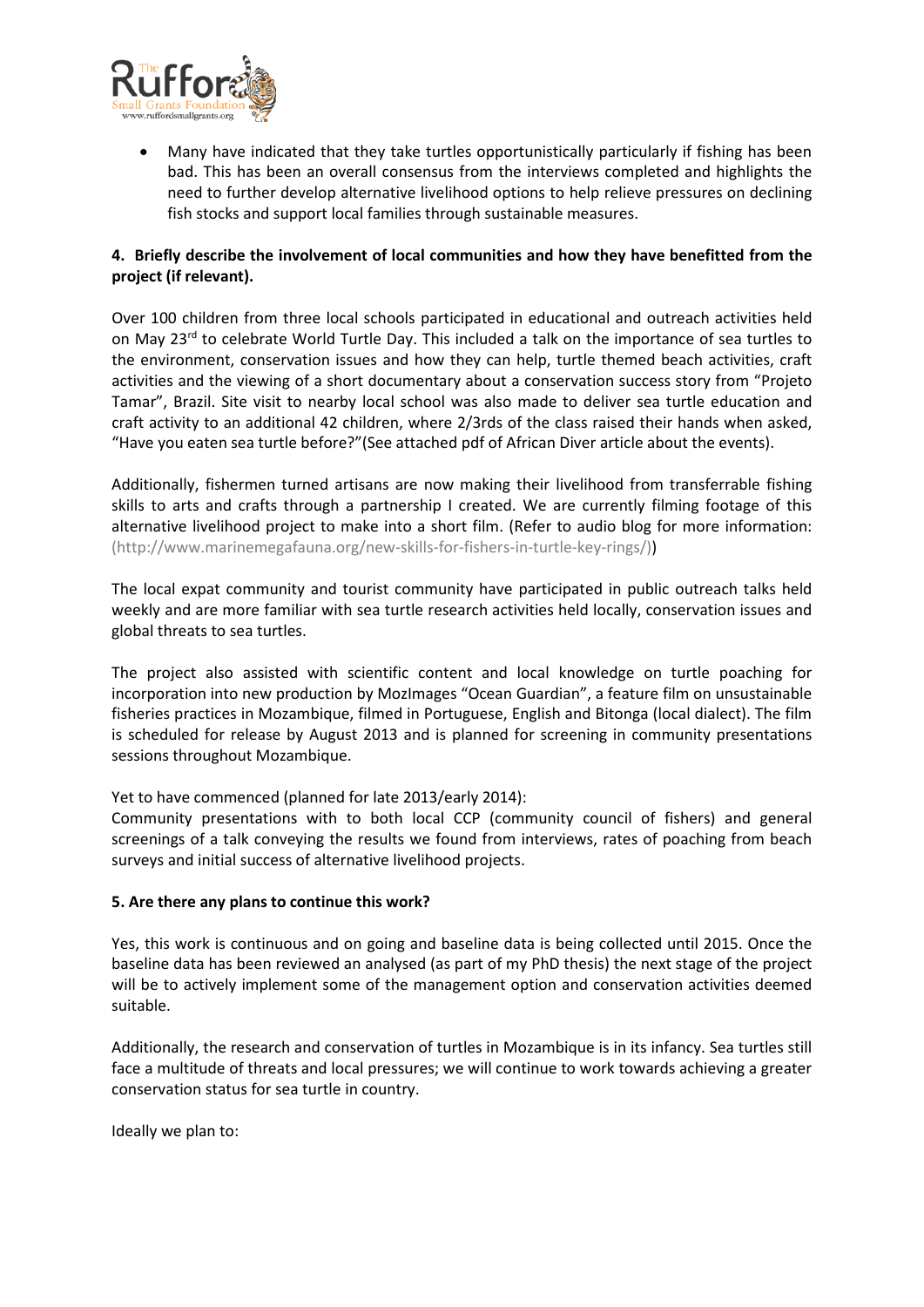

- Conduct aerial surveys could be completed in nesting season along significant sections of remote coastline in Inhambane Province to get more 'robust' numbers on nesting turtle populations.
- Further interviews with fishers- increase sample size and geographic representativeness
- Continue to developing livelihood options (both in variety and quantity).
- Working with Mozambican Government officials (MICOA) to revise effectiveness of sea turtle legislation and current enforcement scope with hope of re-drafting the fines for people caught breaking turtle laws so that fines are realistic (helping to discourage behaviour).
- Survey systematically whole of Mozambican coast with poaching patrols and interviews to encompass poaching behaviour, frequency and extent for entire country.
- Be able to assess how the quantity of poached animals influences the population status and the threat the population has if behaviour continues or future forecast if it increases.

#### **6. How do you plan to share the results of your work with others?**

Currently, preliminary results of this work are available through an article written for African Diver an online publication.

Through blog postings on my personal research website, [www.mozturtles.com](http://www.mozturtles.com/) and through the Marine Megafauna Foundation website (www.marinemegafauna.org) Facebook and YouTube channel.

It is also intended that community presentations with to both local CCP (community council of fishers) and general screenings of a talk conveying the results we found from interviews, rates of poaching from beach surveys and initial success of alternative livelihood projects will occur in the next 12-18 months (once suitable Mozambican project member is confirmed).

Two scientific publications are intended to be prepared from this project, one is currently in data analysis stage and the other is in final stage of editing prior to submission.

#### **7. Timescale: Over what period was the RSG used? How does this compare to the anticipated or actual length of the project?**

The RSG was used over a period of approximately 13 months.

Some work is still on going e.g. interview work and beach patrols for poaching, but analysis for this is commencing according to original timeline.

#### **8. Budget: Please provide a breakdown of budgeted versus actual expenditure and the reasons for any differences. All figures should be in £ sterling, indicating the local exchange rate used.**

| <b>Item</b>                                            | <b>Budgeted</b> | <b>Actual</b> | <b>Difference</b> | <b>Comments</b> |
|--------------------------------------------------------|-----------------|---------------|-------------------|-----------------|
|                                                        | <b>Amount</b>   | <b>Amount</b> |                   |                 |
| Car Rental                                             | 850             | 850           | 0                 |                 |
| Petrol                                                 | 500             | 500           | 0                 |                 |
| Phone costs                                            | 39              | 39            | 0                 |                 |
| Refreshments<br>for<br>survey<br>participants per diem | 50              | 50            | 0                 |                 |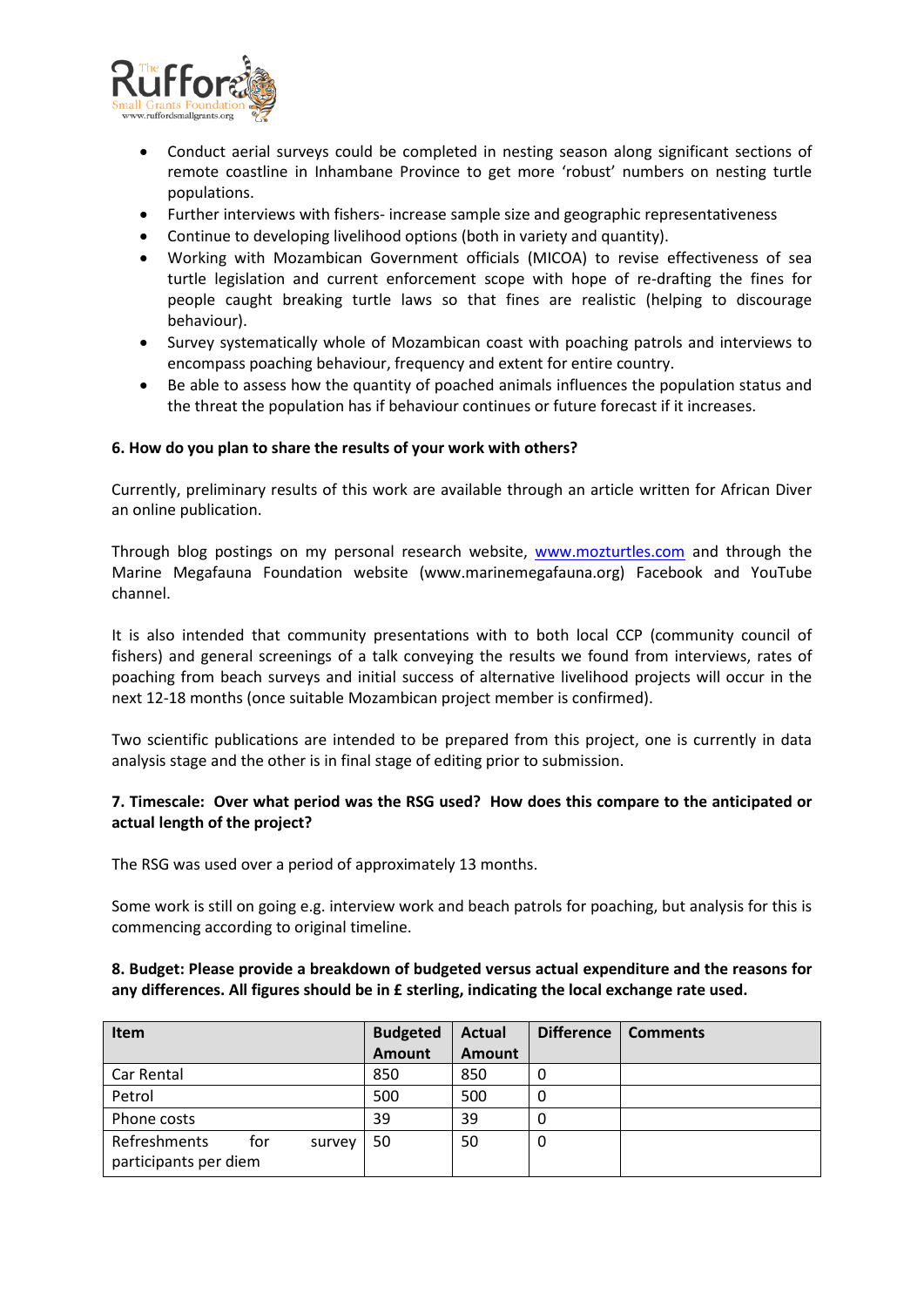

| Training local interviewer            | 50          | 50             | 0                            |                                       |
|---------------------------------------|-------------|----------------|------------------------------|---------------------------------------|
| Analysis of survey results            | 400         | 400            | 0                            | Currently underway                    |
| Camera for photographing survey       | 100         | 100            | $\Omega$                     | Was used to purchase                  |
| results                               |             |                |                              | GPS instead.                          |
| Paint Pens                            | 18          | 18             | 0                            |                                       |
| <b>Training volunteers</b>            | 120         | 120            | 0                            |                                       |
| Conducting surveys                    | 600         | 600            | 0                            |                                       |
| Internet                              | 210         | 210            | $\Omega$                     |                                       |
| Preparation of results into talk to   | 200         | $\Omega$       | $+200$                       | held<br>result<br>until<br><b>Not</b> |
| communicate to local NGO's.           |             |                |                              | analysis is completed.                |
| Preparation of results into report    | 200         | $\Omega$       | $+200$                       | until<br>Not<br>held<br>result        |
| for local government                  |             |                |                              | analysis is completed.                |
| Presentation of results to local      | 200         | $\overline{0}$ | $+200$                       | <b>Not</b><br>held<br>until<br>result |
| stakeholders (NGO's, government)      |             |                |                              | analysis is completed.                |
| Bitonga Divers/ Ocean Revolution      | 500         |                | $-500$                       |                                       |
| to organise interview candidate       | (in-kind)   |                |                              |                                       |
| and conduct interviews in local       |             |                |                              |                                       |
| dialects.                             |             |                |                              |                                       |
| <b>GPS loaned from All Out Africa</b> | 100         |                | ٠                            | Additional<br><b>GPS</b><br>was       |
|                                       | (in-kind)   |                |                              | required.                             |
| <b>Tape Measures</b>                  | 9 (in-kind) |                | $\qquad \qquad \blacksquare$ |                                       |
| <b>TOTAL</b>                          | 3437        | 2837           | 1100                         |                                       |

#### **9. Looking ahead, what do you feel are the important next steps?**

- Once data analysis is finalised and results are written up the next step will be to communicate these results to local fishers, government agencies and relevant NGOs. In October 2013 I intend to present these results at the Western Indian Ocean Marine Science Association 8th Scientific Symposium (WIOMSA) which is held in Maputo the capital of Mozambique. It's expected that scientists, NGOs and a large portion of Mozambican environmental government agencies will be present.
- Additionally important future steps include further outreach, education and alternative livelihood workshops with the fishers.
- Wider scope surveys and interviews to gather more representative data (both geographically and culturally) across Mozambique.
- Coupling this poaching data and gained insight of human behaviour with in-water population assessment of sea turtle populations to be able to assess the population status and the true impact poaching is imposing on the sea turtle population. This will include geospatial analysis to identify poaching hotspots and potentially predict where other key poaching areas may occur.
- Working closely with the Mozambican government and additional external funders to find a suitable and resource efficient way to have regular patrols and enforcement of sea turtle legislation.

## **10. Did you use the RSGF logo in any materials produced in relation to this project? Did the RSGF receive any publicity during the course of your work?**

Yes, the RSG logo was featured in the following public outputs.